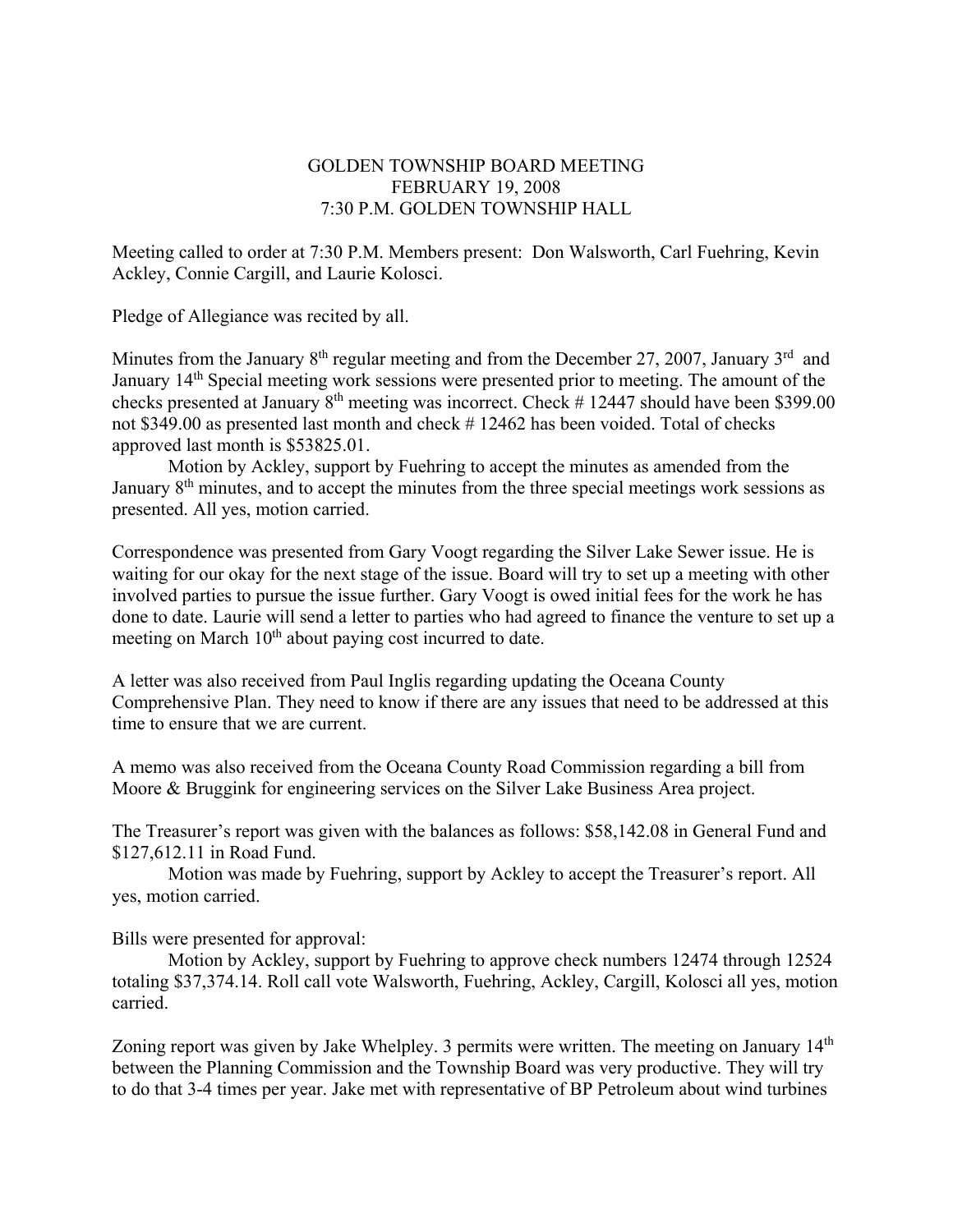in this area. It was a very good start. Jake also met with a prospective buyer of the Val-Du-Lakes campground and her attorney. She seems very positive on the purchase. At the last Planning Commission meeting they decided to work on zoning from a neighborhood perspective as opposed to one zoning rule to cover all of township. Jake is working on getting maps to help with this. Due to the resolution passed in December, 2007 as of March  $1<sup>st</sup>$  the township will now receive up to 25% of insurance up to \$7430.00 to hold in escrow until debris from fire damage is cleaned up, anytime a house is burned.

The guidelines and application for use of the Golden Township Hall have been finalized. Motion by Fuehring, support by Ackley, to accept the Application for use and the guidelines as presented for the Golden Township Hall. All yes, motion carried.

Tables and chairs for the community center of the Township hall were discussed. There are already several people requesting to use the hall for dinners and we don't have tables and chairs for that area yet. This issue was tabled for further discussion.

Chairs that were purchased for the meeting room were compliments of the Bill Lathers' estate. Thank you to the Lathers family.

Jake Whelpley is working on a development agreement for the Val-Du-Lakes campground as part of their PUD. Jake feels we should wait on this to see what happens with the sale of the campground. If we send one to the current owner and the sale is completed then we would just have to do the agreement again with the new owner. If the sale isn't completed in 30 days, then we can send the agreement to the current owner.

 Motion by Kolosci, support by Fuehring to send a development agreement to the current owner of Val-Du-Lakes Campground 30 days from today if pending sale is not yet completed. All yes, motion carried. Roll call vote Walsworth, Fuehring, Ackley, Cargill, Kolosci all yes, motion carried.

A request was received from the Oceana County Road Commission to place the renewal of the current road millage on the ballot for the 2008 Primary election.

 Motion by Ackley, support by Cargill to place the renewal of current road millage of 2 mils (\$2.00 per \$1,000.00 of taxable value) on the August 2008 Primary ballot.

## GOLDEN TOWNSHIP

## ROAD MILLAGE RENEWAL RESOLUTION 2008

**WHEREAS**, The current road millage of 2 mils (\$2.00 per \$1,000.00 of taxable value) for the period of 2004-2008 inclusive for the purpose of maintaining and/or improving streets and highways within Golden Township will expire December 2008.

**WHEREAS**, The Golden Township board shall under Article IX, Sec 6 of the Michigan Constitution on general ad valorem taxes shall ask voters to renew the 2 mils (\$2.00 per \$1,000.00 of taxable value) 2009 through 2014 inclusive for the purpose of maintaining and/or improving streets and highways within Golden Township.

**NOW, THEREFORE,BE IT RESOLVED** that the Golden Township Board shall at the August 2008 Primary place on the ballot a request of renewal of the 2 mils (\$2.00 per \$1,000.00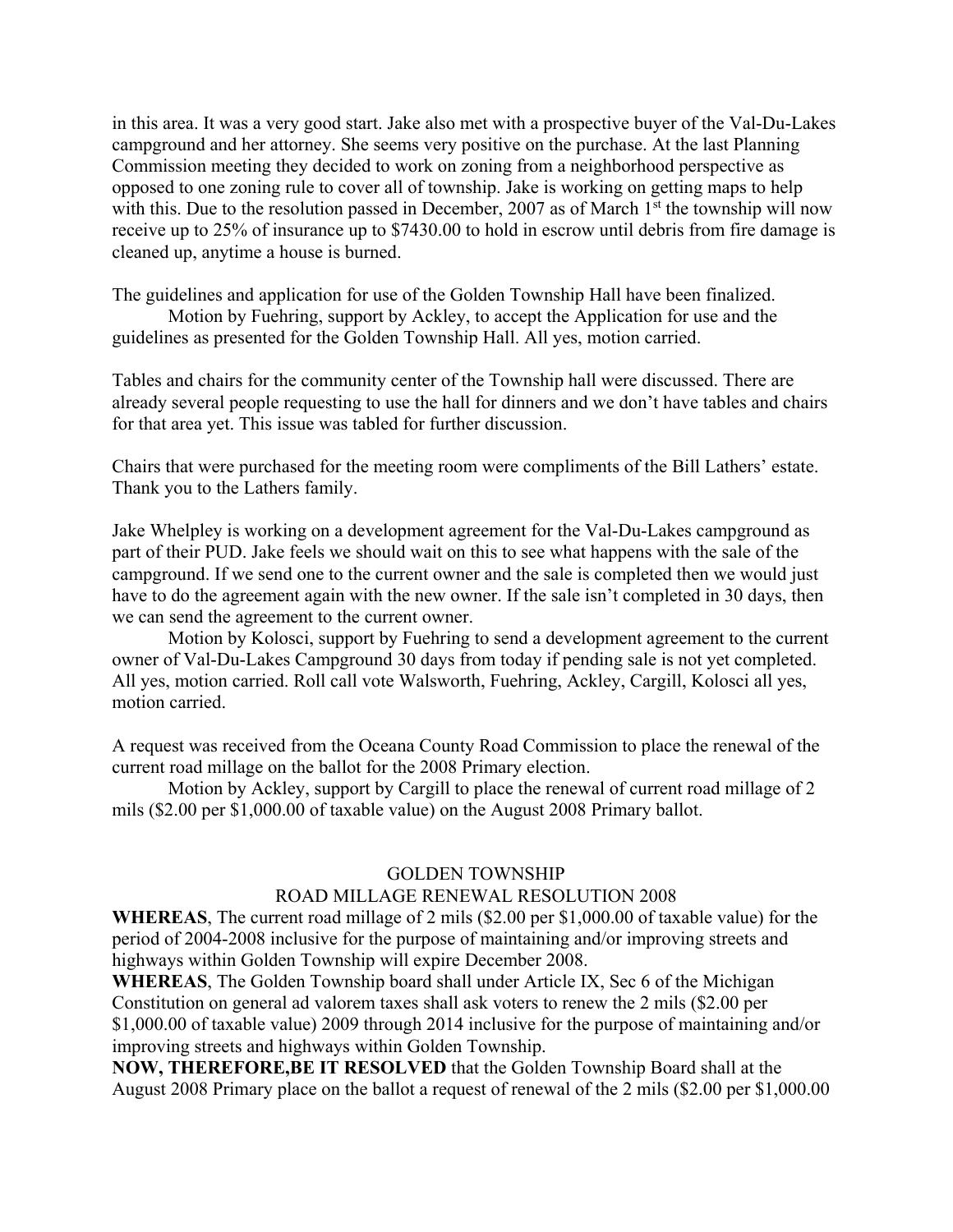of taxable value) 2009 through 2014 inclusive for the purpose of maintaining and/or improving streets and highways within Golden Township. Motion by Board member Ackley Support Cargill, Roll Call vote; Walsworth, Cargill, Ackley, Fuehring & Kolosci all yes.

Ayes 5 Nays 0

Absent 0

Laura A. Kolosci, Golden Township Clerk

Golden Sands Golf Course is requesting local approval for a Liquor License. They plan to expand to an 18 hole course, improve proshop and clubhouse, and possibly put in a bar/grill serving beer, wine, and liquor by the glass. They are currently working on a site plan to present to the Planning Commission in March.

 Motion by Fuehring, support by Cargill to recommend approval of issuance of a Liquor License to the Golden Sands Golf Course. Roll call vote Walsworth, Fuehring, Ackley, Cargill, Kolosci all yes, motion carried.

## RESOLUTION

At a regular meeting of the Golden Township Board called to order by Chairman Walsworth 2/19/08 at 7:30 p.m.

The following resolution was offered: Moved by Fuehring and supported by Cargill.

**That the request from** GOLDEN SANDS GOLF COURSE, LLC FOR A NEW RESORT CLASS C LICENSE ISSUED UNDER MLC 436.1531(3) TO BE LOCATED AT 2501 N. WILSON, MEARS, MI 49436, GOLDEN TOWNSHIP, OCEANA COUNTY.

Be considered for Approval.

| APPROVAL |  | <b>DISAPPROVAL</b> |
|----------|--|--------------------|
| Yeas:    |  | Yeas:              |
| Nays:    |  | Nays:              |
| Absent:  |  | Absent:            |

It is the consensus of this legislative body that the application be: Recommended for issuance.

State of Michigan \_\_\_\_\_\_\_\_\_\_\_) County of Oceana)

I hereby certify that the foregoing is a true and complete copy of a resolution offered and adopted by the Golden Township Board at a regular meeting held on 2/19/08.

Laura A. Kolosci, Golden Township Clerk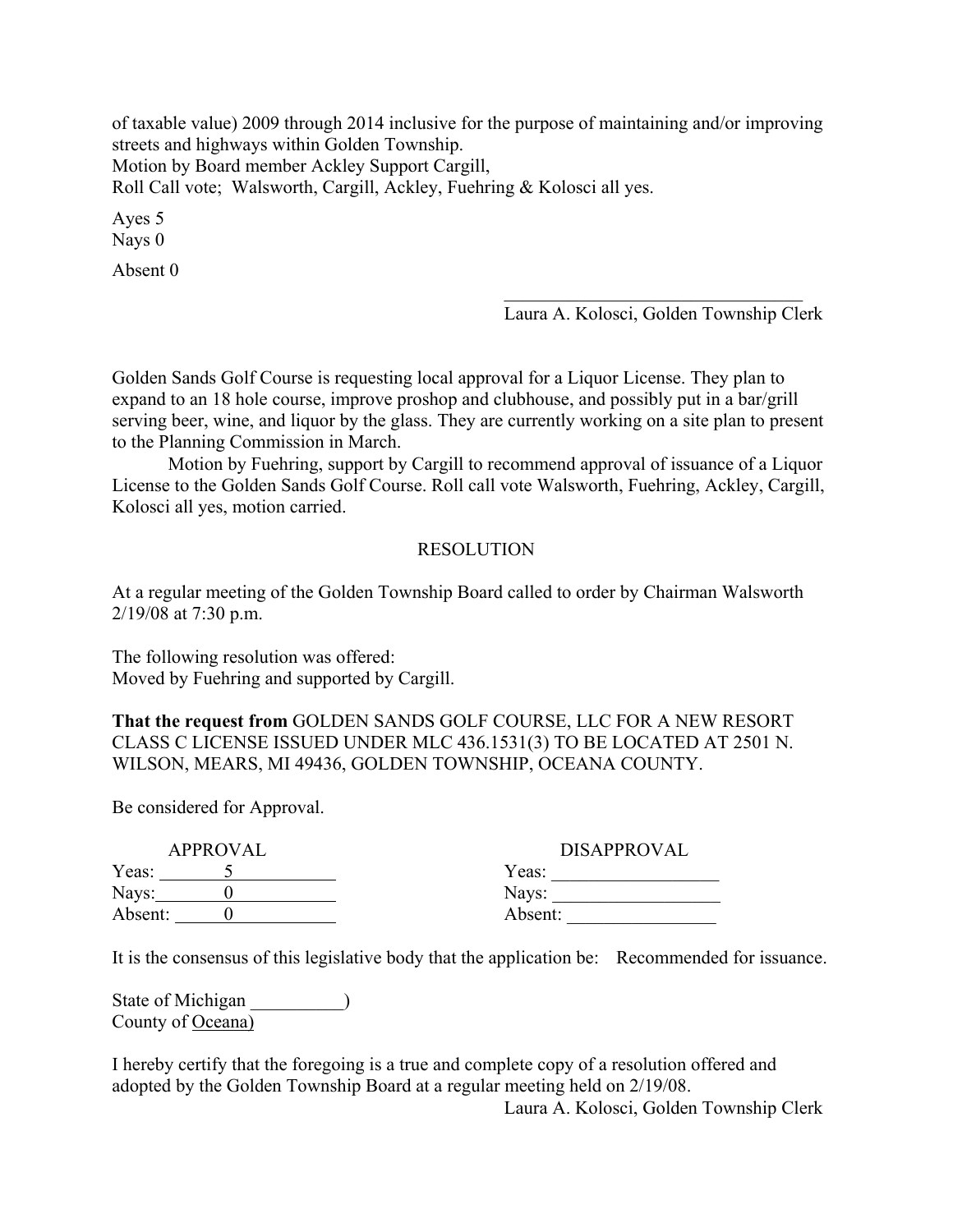Clean up day has been set for May  $10^{th}$ , 2008. The company who handles this each year doesn't wish to provide people to man the event this year, they want to simply place the dumpsters and let people come in and dump trash. Would we like to have our maintenance people do this part of the job and just have the dumpsters placed and removed by the other company. We will look into this further at a later date.

A Budget hearing date was set for March 11, 2008 at 7:15 p.m.to review the budget for the 2008- 2009 fiscal year.

 Motion by Kolosci, support by Fuehring to set a Budget hearing date of March 11, 2008 at 7:15 p.m. Roll Call vote; Walsworth, Cargill, Ackley, Fuehring & Kolosci all yes.

Joe Primovich and Mark Willis presented plans for use of school owned property at Morris Lake. They plan to ask the Road Commission to designate the North entrance as a seasonal road so that it can be blocked off to prevent people from having access in that area for dumping debris and riding off road vehicles through the area. Access will still be available on the south side for fishermen, etc. This would allow the school to use the area for educational activities without concern of danger to the students.

A new Fire Board Budget has been presented for payment. Last year the fire millage was 7/10 of a mil. There was a \$21000.00 increase in the Fire budget this year over last year. Golden townships portion of the bill is \$96,000.00. This is almost one half of the total, greater than Hart and Hart townships portion combined. The amount requested amounts to almost  $\frac{1}{4}$  of the townships total income for the year. Carl is a member of the Fire Board and will approach the chairman to see what can be done about this.

The Planning Commission needs maps to use to work on the zoning issues. Connie has found a company that produces nice sized maps using the plat book for the County. It would be a good idea to purchase one map of Oceana County as a whole and one map of just Golden Township to have for the meeting room so that members of the public can know what area is being discussed at meetings if they are not familiar with the area.

 Motion by Kolosci, support by Ackley to order 1 Plat book map of Oceana County and 1 Plat book map of Golden Township at a cost of \$145.00 each. Roll Call vote; Walsworth, Cargill, Ackley, Fuehring & Kolosci all yes

Helen Lefler asked that the bylaws for the Planning Commission be changed from: The Commission shall prepare an annual budget and submit same to the Township Board for approval or disapproval. The Township Board annually may appropriate and make available funds for carrying out the purposes and functions of the Commission. To:

The Township Board annually may appropriate and make available funds for carrying out the purposes and functions of the Commission.

 Motion by Fuehring, support by Cargill to change the Planning Commission bylaws to strike out "the Commission shall prepare an annual budget and submit same to the Township Board for approval or disapproval."